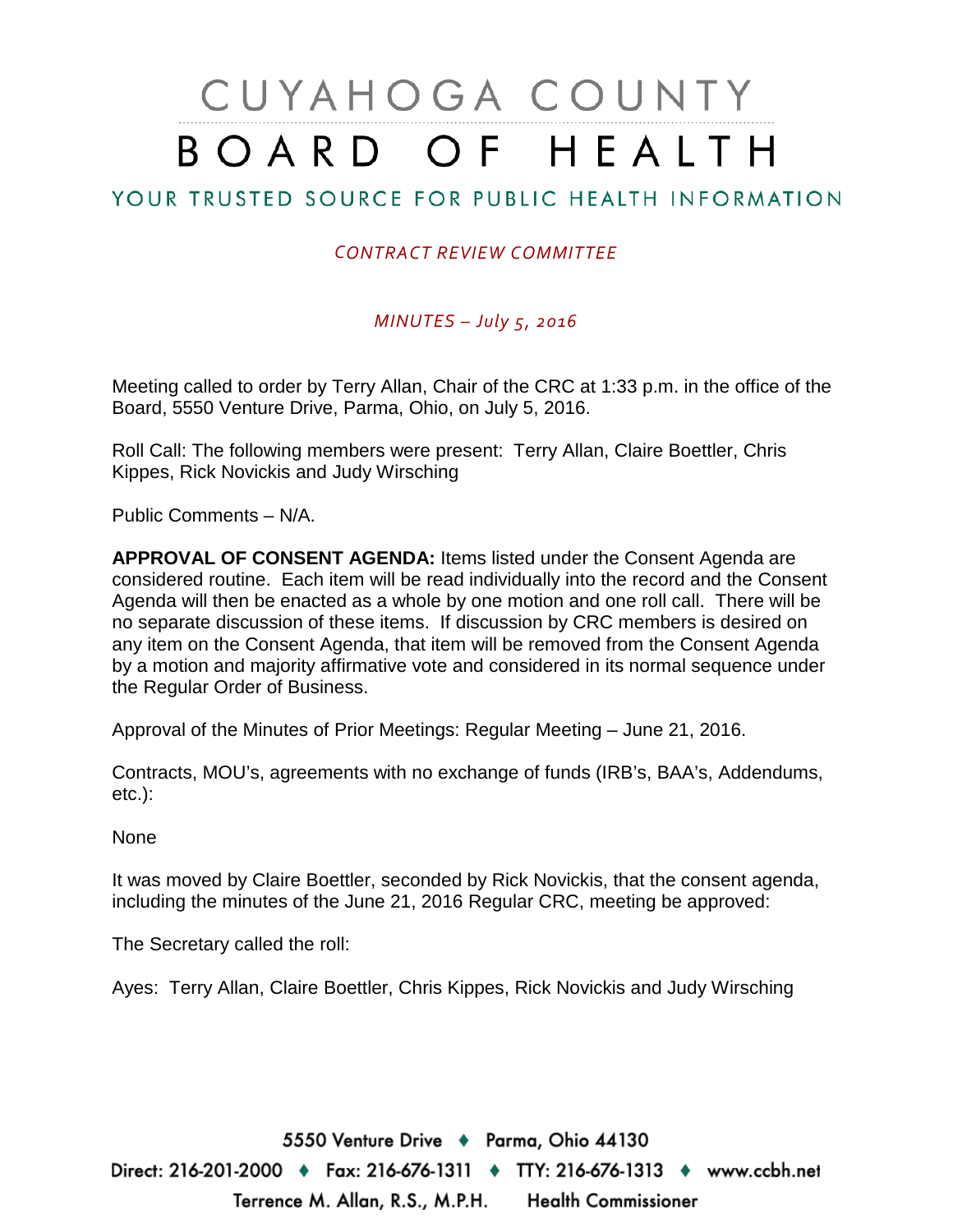#### **CONTRACTS AND AWARDS:**

Tabled Items

None

New Items For Review

Bid/Quote Openings

Lead program contract recommendations presented by: Stephanie McConoughey

It was moved by Rick Novickis, seconded by Chris Kippes that the following quote (CRC 2016-31) for 7645 York Rd., Parma, Ohio 44130 be accepted as the lowest and best, and a contract be awarded to C.B. Mullins Construction Company, Inc. in the amount of \$21,635.00 (ref. enclosed).

The Secretary called the roll:

Ayes: Terry Allan, Claire Boettler, Chris Kippes, Rick Novickis and Judy Wirsching

It was moved by Claire Boettler, seconded by Rick Novickis that the following quote (CRC 2016-32) for 13508-10 Third Ave., East Cleveland, OH 44112 be accepted as the lowest and best, and a contract be awarded to C.B. Mullins Construction Company, Inc. in the amount of \$17,665.00 (ref. enclosed).

The Secretary called the roll:

Ayes: Terry Allan, Claire Boettler, Chris Kippes, Rick Novickis and Judy Wirsching

It was moved by Terry Allan, seconded by Judy Wirsching that the following quote (CRC 2016-33) for 5151 Charles St., Maple Heights, OH 44137 be accepted as the lowest and best, and a contract be awarded to C.B. Mullins Construction Company, Inc. in the amount of \$20,365.00 (ref. enclosed).

The Secretary called the roll:

Ayes: Terry Allan, Claire Boettler, Chris Kippes, Rick Novickis and Judy Wirsching

It was moved by Chris Kippes, seconded by Rick Novickis that the following quote (CRC 2016-34) for 4037 Stonehaven Rd., South Euclid, OH 44121 be accepted as the lowest and best, and a contract be awarded to C.B. Mullins Construction Company, Inc. in the amount of \$12,255.00 (ref. enclosed).

5550 Venture Drive + Parma, Ohio 44130 Direct: 216-201-2000 ♦ Fax: 216-676-1311 ♦ TTY: 216-676-1313 ♦ www.ccbh.net Terrence M. Allan, R.S., M.P.H. **Health Commissioner**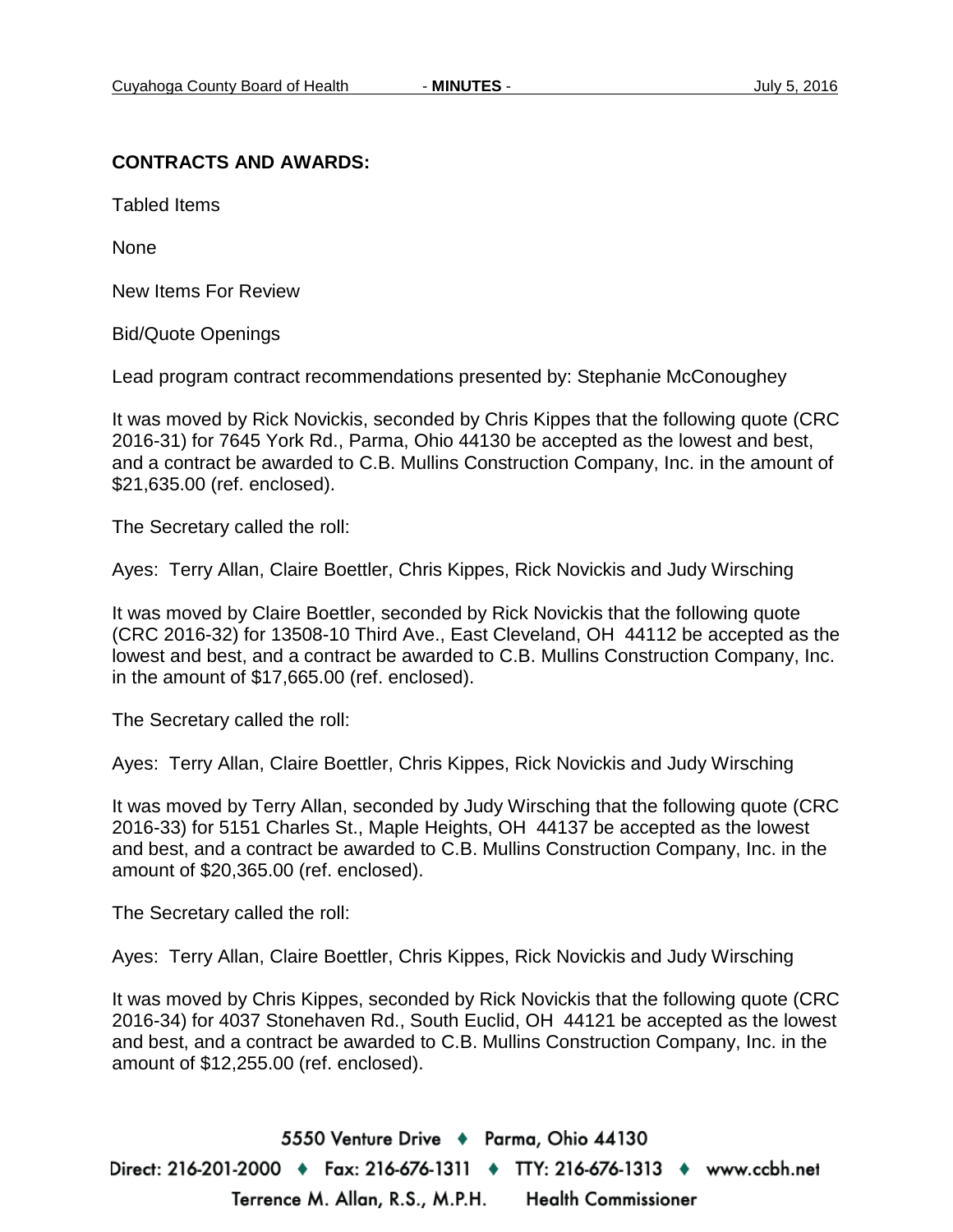The Secretary called the roll:

Ayes: Terry Allan, Claire Boettler, Chris Kippes, Rick Novickis and Judy Wirsching

Expenditures: Contracts up to \$25,000

It was moved by Claire Boettler, seconded by Chris Kippes that the addendum (CRC 2016-35) to the contract with Leshun Collins (Resolution 2015-148) under the Prevent Premature Fatherhood (PPF) grant to decrease the amount paid to Leshun Collins from \$2,750.00 to \$2,500.00 be approved.

Presented by: Brandy Eaton

Purpose: To reduce the contract amount by the fee for facilitation of one (1) educational session with youth under the current PPF grant cycle.

Funding Source: 100% reimbursable through the FY2016 PPF grant.

The Secretary called the roll:

Ayes: Terry Allan, Claire Boettler, Chris Kippes, Rick Novickis and Judy Wirsching

It was moved by Terry Allan, seconded by Judy Wirsching that the addendum (CRC 2016-36) to the contract with Cleveland Rape Crisis Center (Resolution 2015-149 & 2016-133) under the Prevent Premature Fatherhood (PPF) grant to increase the amount paid to Cleveland Rape Crisis Center from \$4,250.00 to \$4,500.00 be approved.

Presented by: Brandy Eaton

Purpose: To enable the Cleveland Rape Crisis Center to facilitate one (1) additional educational session with youth under the current PPF grant cycle.

Funding Source: 100% reimbursable through the FY2016 PPF grant.

The Secretary called the roll:

Ayes: Terry Allan, Claire Boettler, Chris Kippes, Rick Novickis and Judy Wirsching

It was moved by Judy Wirsching, seconded by Claire Boettler that the contract (CRC 2016-37) with Cleveland Clinic Health System – East Region dba South Pointe Hospital under the Reproductive Health and Wellness (RHW) grant to lease space for a satellite CCBH Family Planning Clinic from August 1, 2016 through July 31, 2017 in the amount of \$5,400.00 be approved.

5550 Venture Drive + Parma, Ohio 44130 Direct: 216-201-2000 ♦ Fax: 216-676-1311 ♦ TTY: 216-676-1313 ♦ www.ccbh.net Terrence M. Allan, R.S., M.P.H. **Health Commissioner**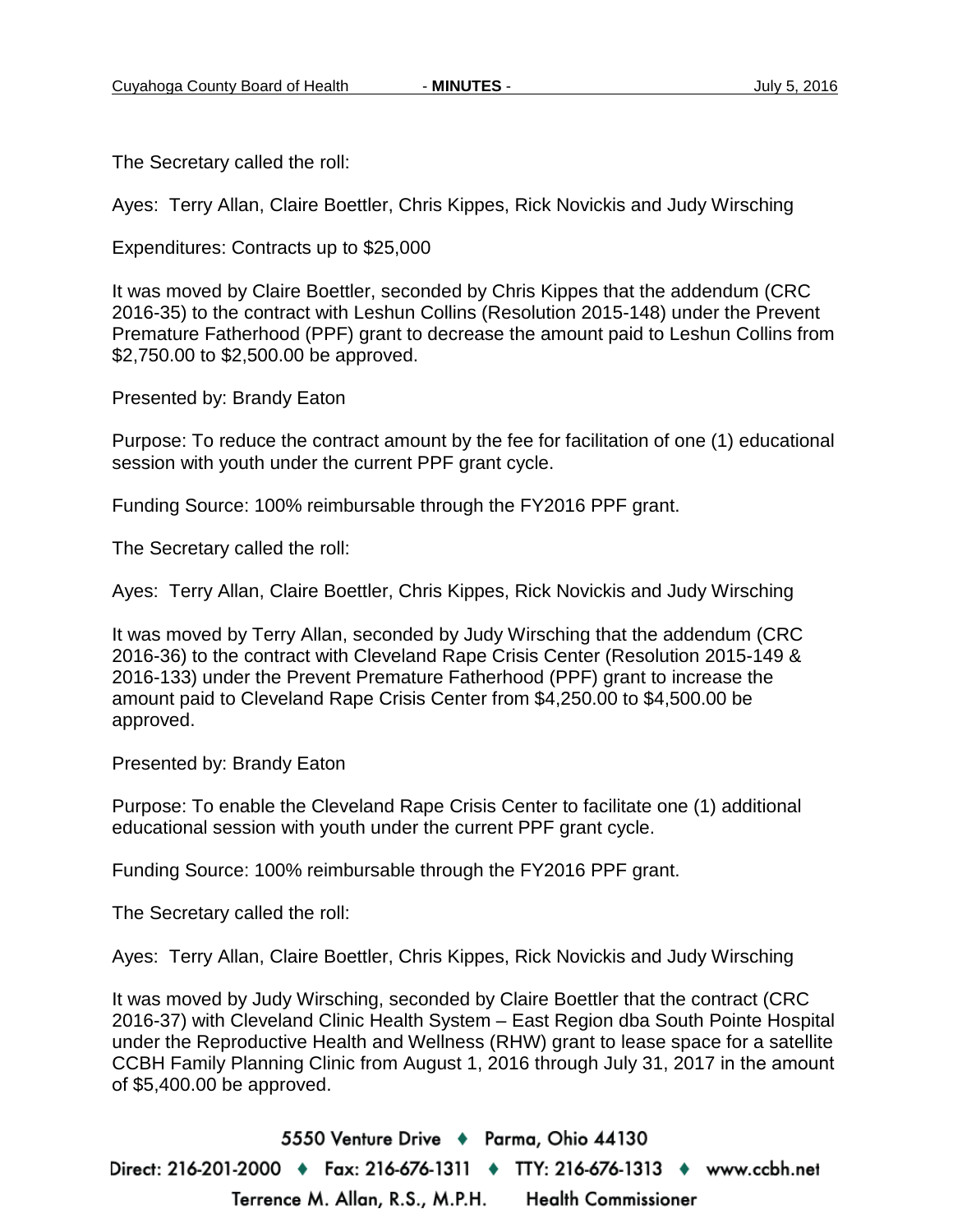Presented by: Andrew Heffron

Purpose: The city of Warrensville Heights has been identified as a location for a CCBH Family Planning satellite clinic. The Family Planning clinic will continue to provide education and comprehensive family planning services, including a full range of contraceptive counseling and options, HIV and STI testing and treatment, and referral to appropriate area social services as needed.

Funding Source: 100% reimbursable through the FY2017 & FY2018 RHW grants.

The Secretary called the roll:

Ayes: Terry Allan, Claire Boettler, Chris Kippes, Rick Novickis and Judy Wirsching

Revenue Generating Agreements up to \$25,000

None

**Contract Rescissions** 

None

Public Comment - N/A

Thereupon, it was moved by Chris Kippes, seconded by Rick Novickis, that the following Motion be adopted:

BE IT RESOLVED that the meeting be adjourned at 2:04 p.m.

The Secretary called the roll:

Ayes: Terry Allan, Claire Boettler, Chris Kippes, Rick Novickis and Judy Wirsching

Committee Chair

Clerk

5550 Venture Drive + Parma, Ohio 44130 Direct: 216-201-2000 ♦ Fax: 216-676-1311 ♦ TTY: 216-676-1313 ♦ www.ccbh.net Terrence M. Allan, R.S., M.P.H. **Health Commissioner**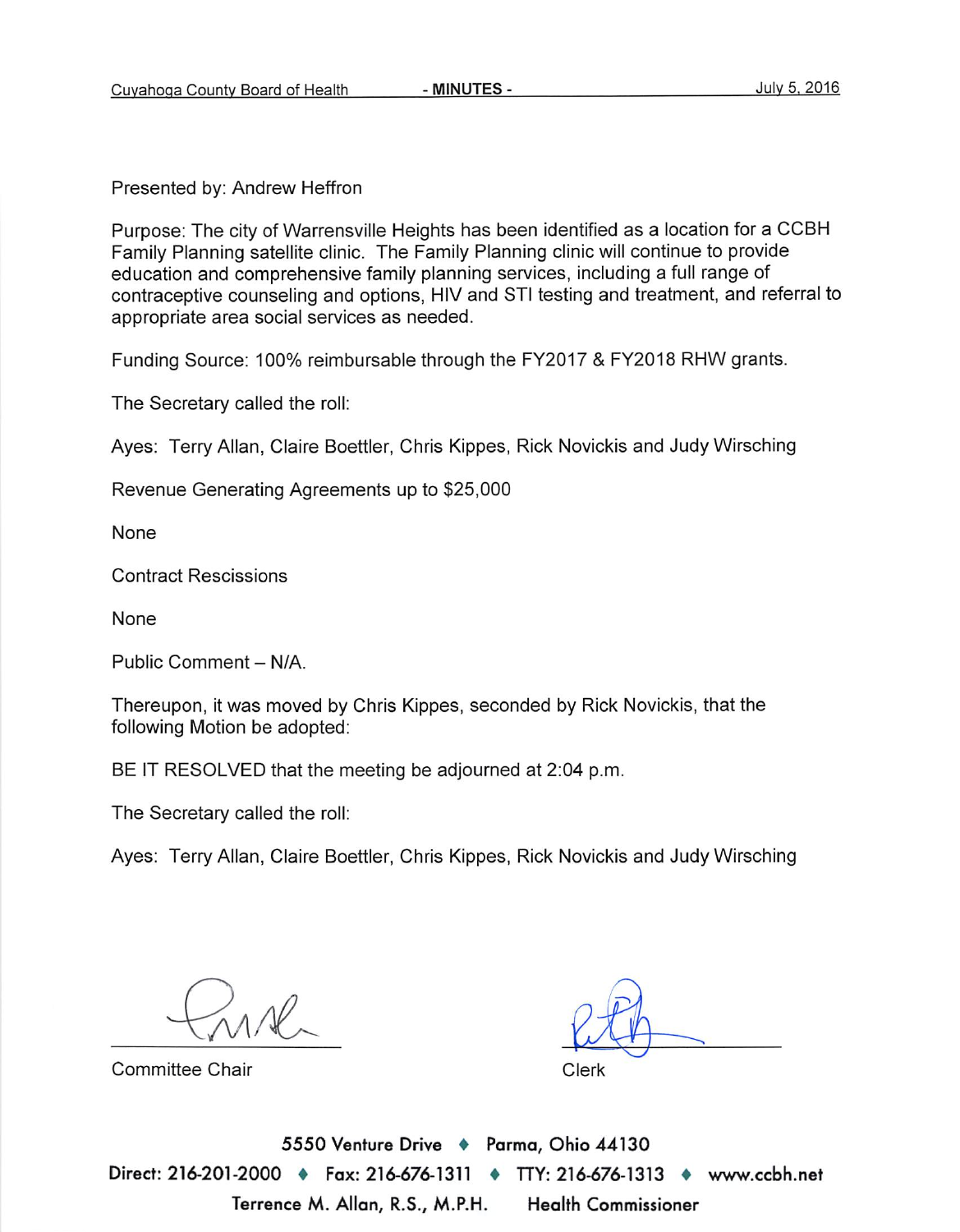#### **QUOTE RESULTS**

#### **Project Address**

Name: Frank & Shannon Gangale **Address:** 7645 York Rd. **City,State, Zip:** Parma, OH 44130 **CRC No:** CRC 2016-31

**The following quotes were received and opened:**

| <b>NAME OF CONTRACTOR</b>           | <b>QUOTE</b> |
|-------------------------------------|--------------|
| <b>Green Home Solutions</b>         | \$26,550.00  |
| <b>Mullins Construction Company</b> | \$21,635.00  |
| Paragon CMS                         | \$23,245.00  |

**ESTIMATE:** \$27,980.00

**Recommended award: Mullins Construction**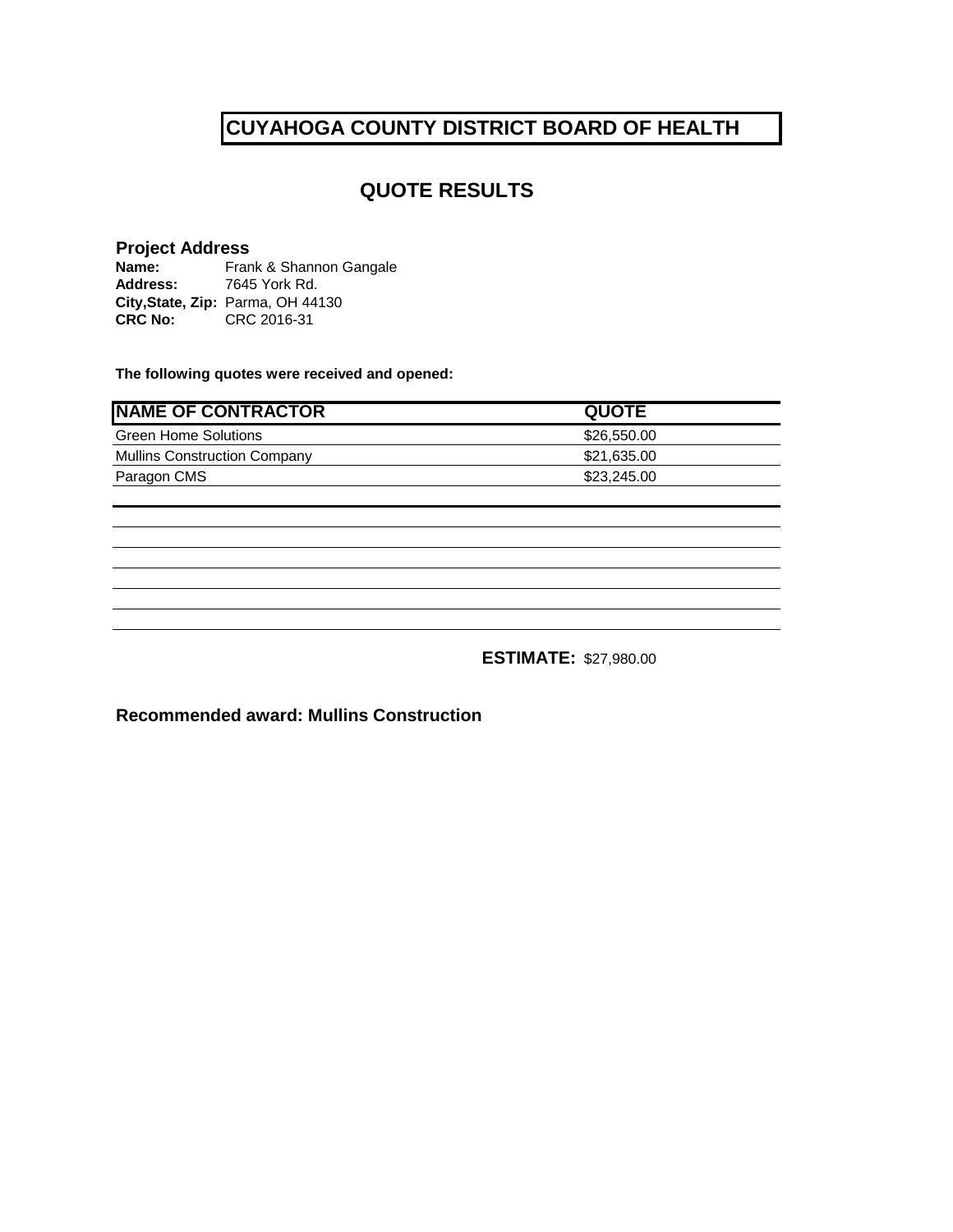#### **QUOTE RESULTS**

# **Project Address**

**Name:** Nicole Sharp-Boyd (Dn) & Deondre Westfield (Up) **Address:** 13508-13510 Third Ave. **Address:** 13508-13510 Third Ave. **City,State, Zip:** East Cleveland, OH 44112 **CRC No:** CRC 2016-32

**The following quotes were received and opened:**

| <b>QUOTE</b> |
|--------------|
| \$24,485,00  |
| \$17,665.00  |
| \$22,325,00  |
|              |

**ESTIMATE:** \$21,891.00

**Recommended award: Mullins Construction Co.**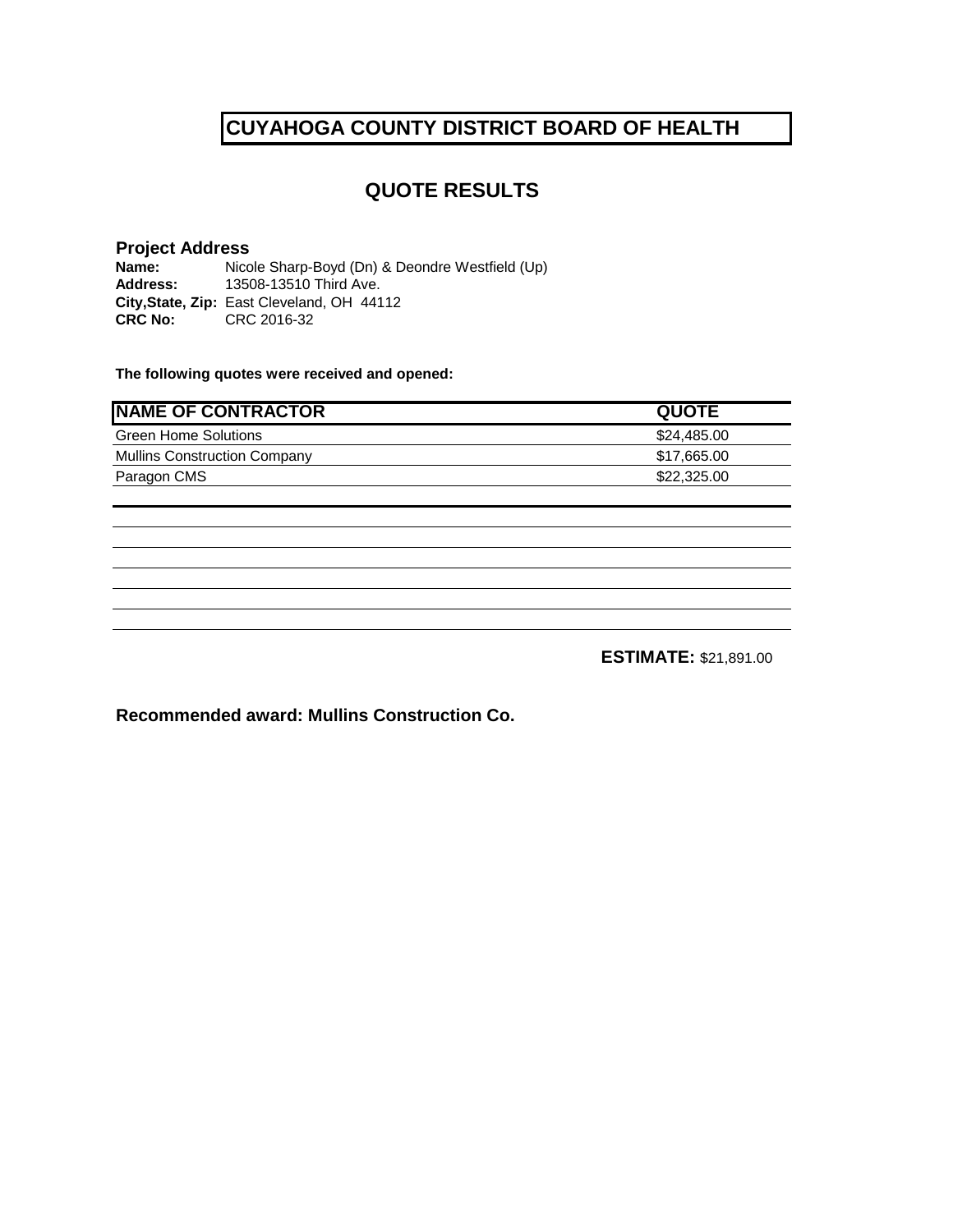#### **QUOTE RESULTS**

#### **Project Address**

**Name: Address: City,State, Zip:** Maple Hts., OH 44137 **CRC No:** CRC 2016-33 JoAnn Harris 5151 Charles St.

**The following quotes were received and opened:**

| <b>NAME OF CONTRACTOR</b>           | <b>QUOTE</b> |
|-------------------------------------|--------------|
| <b>Green Home Solutions</b>         | \$20,540.00  |
| <b>Mullins Construction Company</b> | \$20,365.00  |
| Paragon                             | \$22,773.00  |
|                                     |              |
|                                     |              |
|                                     |              |
|                                     |              |
|                                     |              |
|                                     |              |
|                                     |              |

**ESTIMATE:** \$16,370.00

**Recommended award: Mullins Construction Co.**